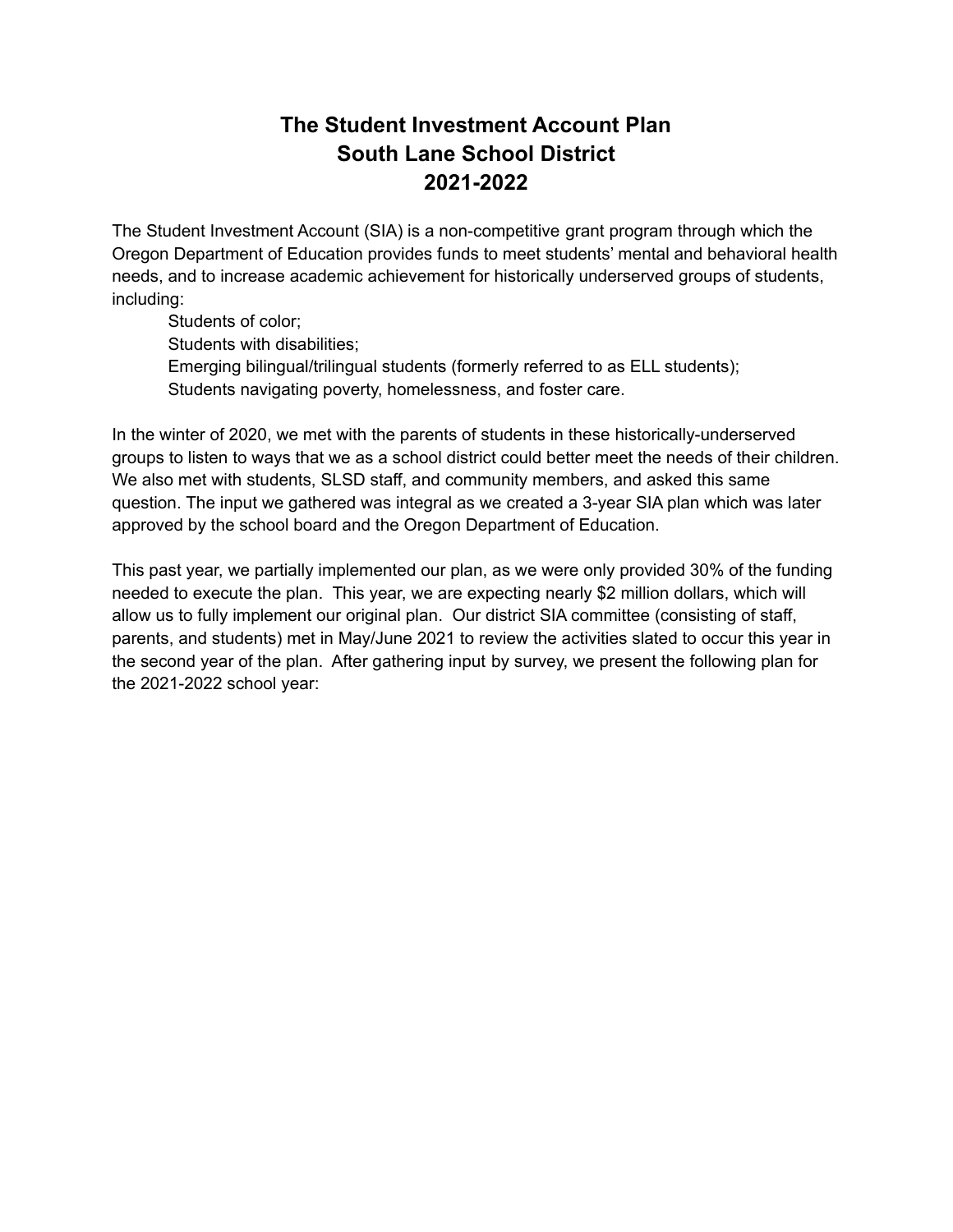# **SIA Summary 2021-2022**

This is a summary of the proposed SIA plan for the 2020-2021 school year. This plan is part of the 3-year plan that was submitted to the Oregon Department of Education in March, 2020.

# **Equitable Practices for Educators--Develop cultural responsiveness with our current staff and recruit and hire a diverse staff**

**Increased Support:**

- **English Language Learning Support**--Additional staffing will support English language learners at Bohemia and Lincoln Middle School.
- **Literacy Coach--**The coach will provide materials and guidance to teachers and educational assistants as they meet the reading and writing needs of our students.
- **Intervention Program/Early Learning Supervisor--**The supervisor will oversee early learning programs and literacy coaching staff, and will provide necessary training and support as they work with students.
- **Embedding Culturally Relevant Curriculum--**Curriculum and necessary training materials for teachers will be provided to comply with recent legislation.
- **Mentoring Program (for new teachers)**--Every new teacher will be paired with an experienced teacher, and will be provided the time and training necessary to be successful.

#### **Professional Development (training)**

- **● Equity TrainingImplicit Bias Training for Staff--**A cadre of teachers and administrators will provide implicit bias training to teachers. Administrators will receive training based on the results of the Equity Leadership Audit performed by the University of Washington in the Spring of 2021. Student training will begin at the high school level, and will be directed by each school.
- **● English Language Development Training for K-8 Teachers--**Training will include instructional strategies that are successful with language learners and others.
- **● Intervention Support System Training--**The teaching staff will be trained to understand and use a system of support for students in order to provide necessary reading and math support.

# **Social and Emotional Support--Create a culture and system of respect for ALL students that supports the emotional, behavioral, social and physical well being of SLSD students.**

### **Increased Support**

- **● Social Emotional Learning Specialists or mental health counselors at every school--**Every school will have a Specialist assigned to meet the mental health and emotional needs of students.
- **● Social Emotional Learning subscriptions--**This is a renewal of the current subscriptions for the curriculum used at the elementary and secondary levels.